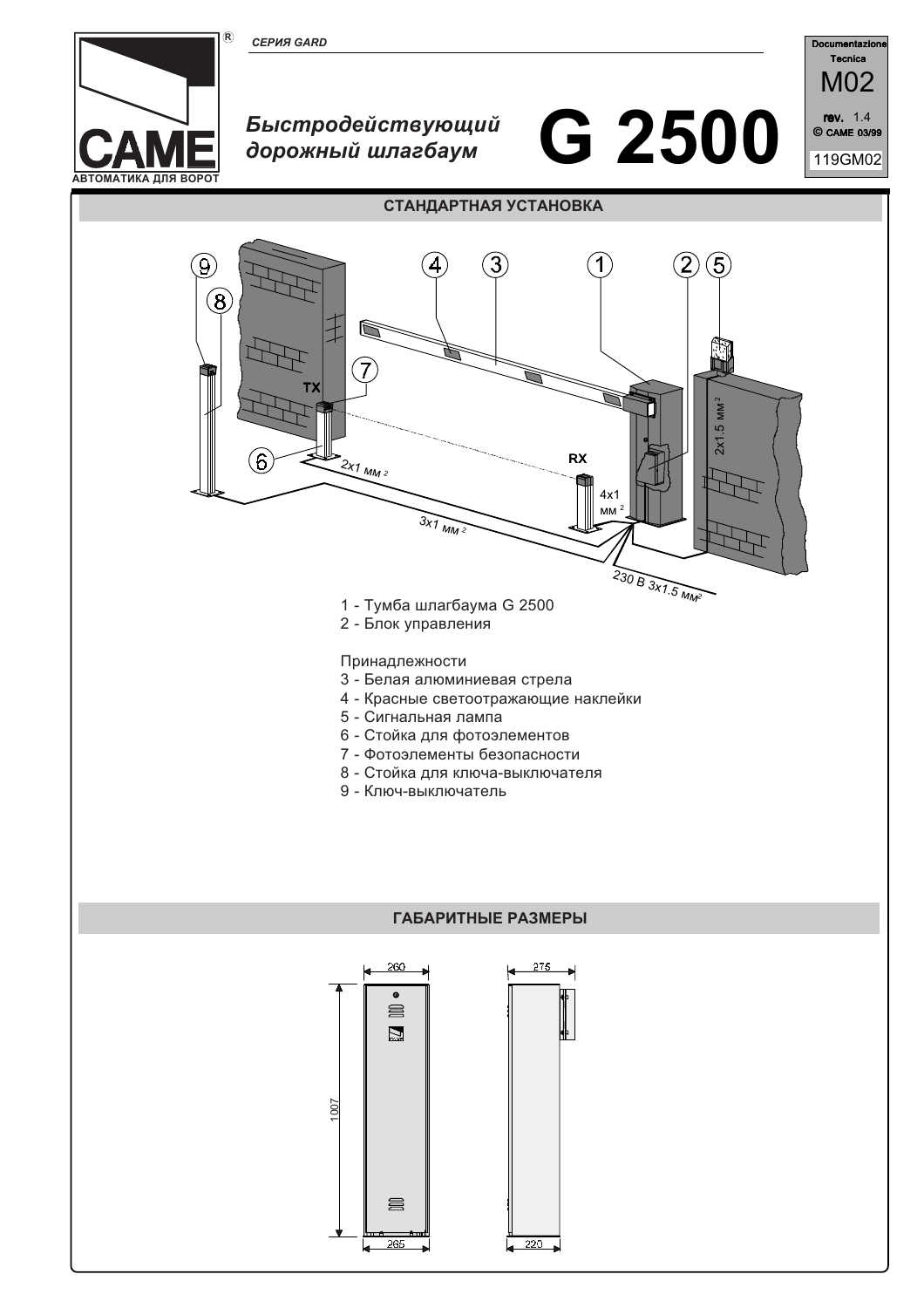| ТЕХНИЧЕСКИЕ ХАРАКТЕРИСТИКИ |        |                    |                                 |                        |                 |                                          |                 |                                |                               |
|----------------------------|--------|--------------------|---------------------------------|------------------------|-----------------|------------------------------------------|-----------------|--------------------------------|-------------------------------|
| МОДЕЛЬ                     | ВЕРСИЯ | <b>MACCA</b><br>КГ | <b>НАПРЯЖЕНИЕ</b><br>ПИТАНИЯ. В | ПОТРЕБЛЯЕМЫЙ<br>TOK. A | МОЩНОСТЬ,<br>Bт | <b>ИНТЕНСИВНОСТЬ</b><br>ИСПОЛЬЗОВАНИЯ, % | <b>ПЕРЕДАЧА</b> | <b>ВРАШАЮШИЙ</b><br>MOMEHT. HM | <b>BPEMS</b><br>ОТКРЫВАНИЯ, С |
| <b>101GARD25</b>           | 1.4    | 39.5               | ~220                            |                        | 120             | 30                                       | 1/202           | 70                             | 2                             |

Все характеристики приведены для номинального напряжения электропитания и нормальных условий эксплуатации

# Описание:

- Автоматический шлагбаум для контроля проезда шириной до 2.5 м.

- Разработан и произведен CAME S.p.A в соответствие со стандартом безопасности UNI 8612. Класс защиты IP54.

Принадлежности: - Гарантия 12 месяцев при соблюдении настоящей инструкции и отсутствии следов самостоятельного ремонта.

G 0251 - Белая алюминиевая стрела размером 60х40х2700 мм.

ПРИМЕЧАНИЕ! Используйте только оригинальные принадлежности САМЕ для управления и безопасности. Это обеспечит легкость установки, монтажа и эксплуатации системы.

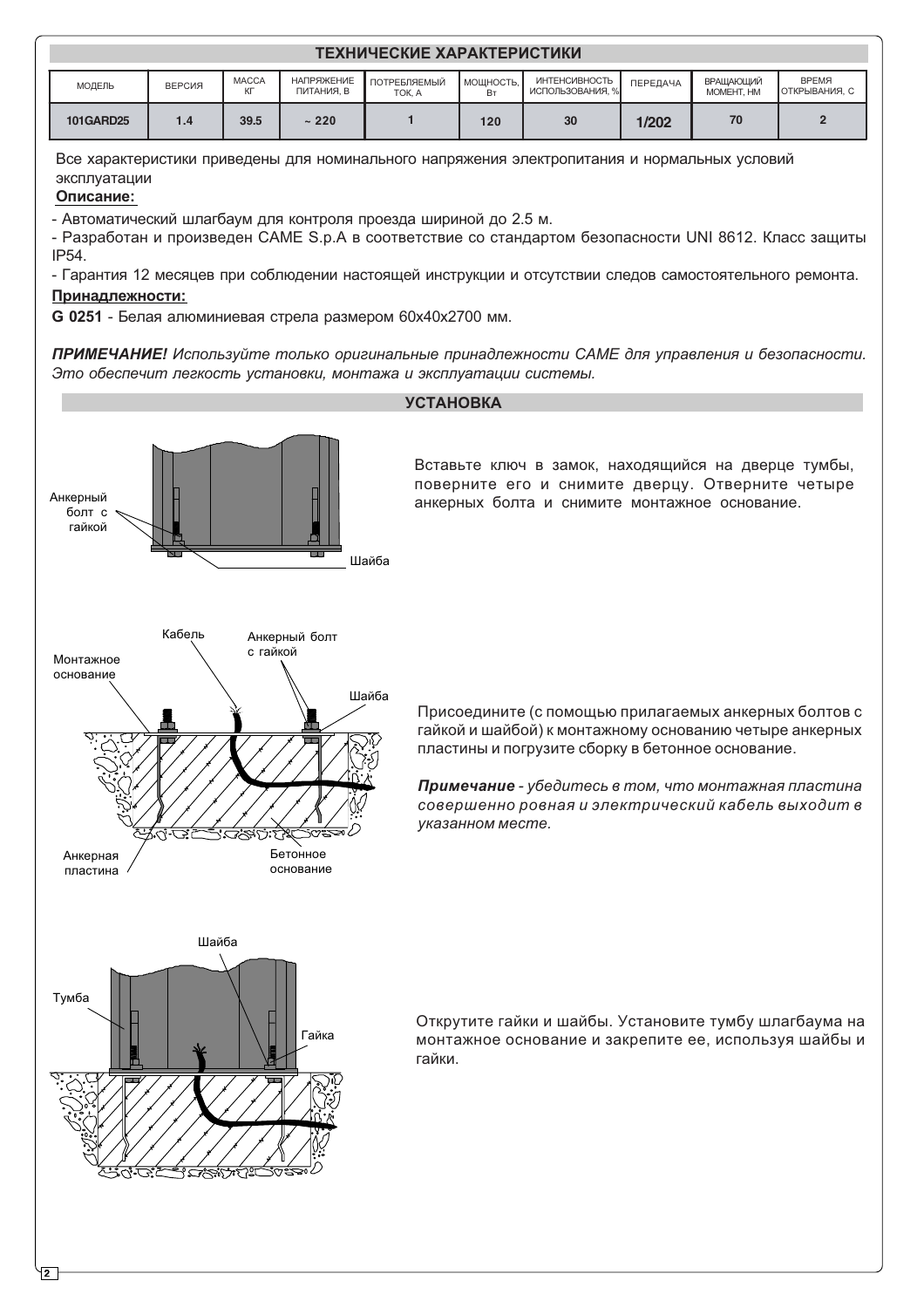

Определите необходимую длину стрелы шлагбаума (если необходимо, укоротите ее). Установите стрелу на фланец и укрепите ее с помощью скобы для крепления стрелы, используя четыре винта и гайки, поставляемые в комплекте.

#### ПРАВЫЙ И ЛЕВЫЙ ШЛАГБАУМЫ, ПЕРЕДЕЛКА

Перед заказом шлагбаума, определите нужный тип ("Правый" или "Левый"). Для этого: установите корпус так, чтобы дверца шлагбаума находилась внутри объекта (охраняемого участка).

- "Левый" шлагбаум - это значит, что тумба установлена слева (если смотреть с внутренней стороны охраняемого участка).

- "Правый" шлагбаум - это значит, что корпус установлен справа (если смотреть со стороны охраняемого γчастка)

Если обстоятельства требуют переделки шлагбаума с правостороннего на левосторонний, действуйте следующим образом:

- Поверните ключ и снимите дверцу:
- Отцепите нижний конец пружины и снимите ее;

- Отверните держатель концевых микровыключателей и разблокируйте редуктор:

- Удалите нижний контрящий болт и амортизатор, установите фланец стрелы в вертикальное положение, поверните рычаг редуктора на 90° в направлении по часовой стрелке и поменяйте место верхнего амортизатора и его контрящего болта;

- Заверните нижний амортизатор и его контрящий болт;

- Отверните два винта на фланце и поверните его в открытую позицую (фланец в вертикальном положении);

- Переставьте кронштейн с концевыми микровыключателями на противоположную сторону и поменяйте подключение концевых микровыключателей (белый - открыто, красный - закрыто), измените полярность двигателя (контакты U - V) и FA с FC (подключение концевых микровыключателей).

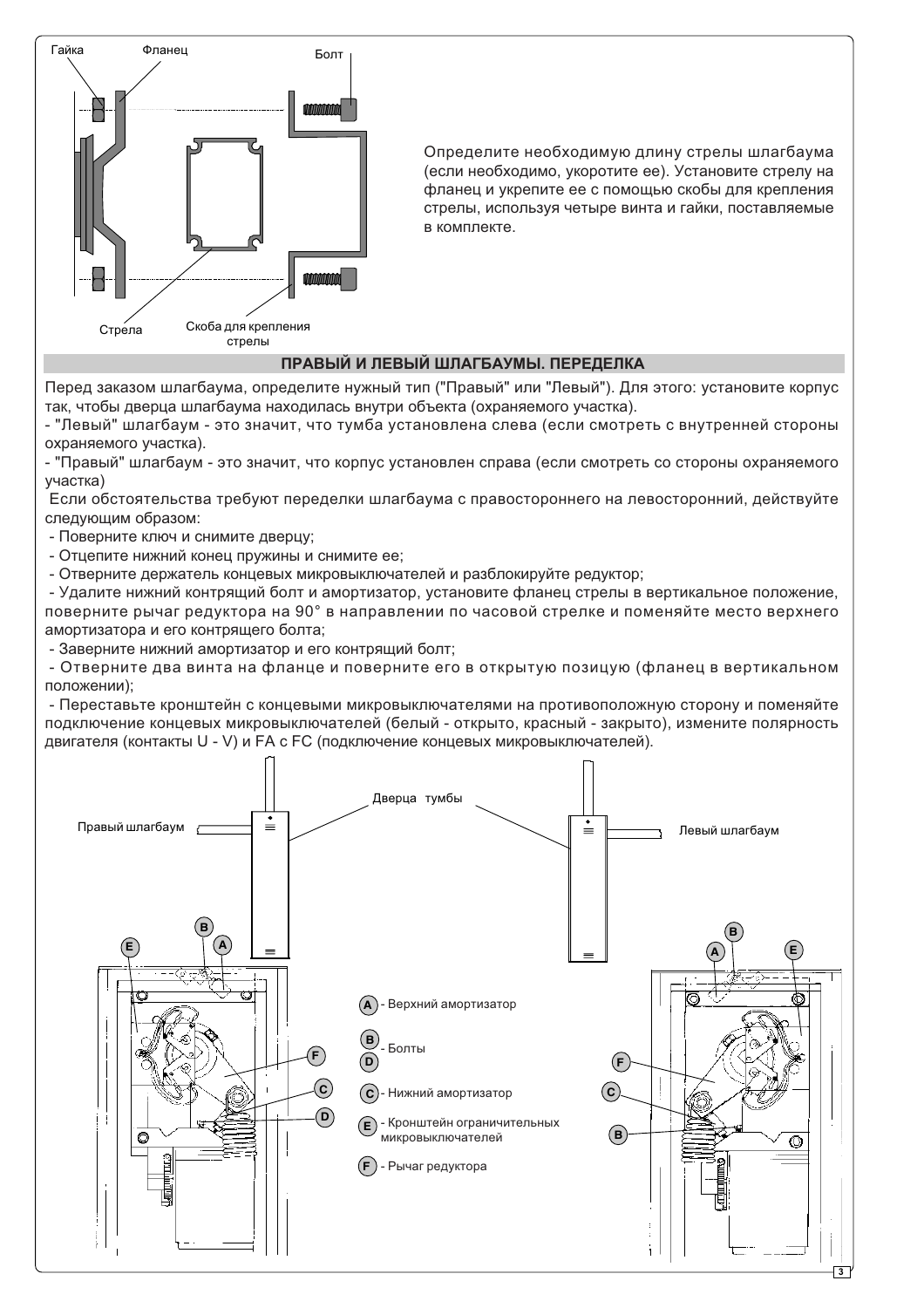

Убедитесь, что стрела шлагбаума находится в вертикальном положении в позиции "открыто" (если необходимо, отрегулируйте нижний амортизатор и законтрите соответствующий болт). Убедитесь, что стрела шлагбаума находится в горизонтальном положении в позиции "закрыто" (если необходимо, отрегулируйте верхний амортизатор и законтрите соответсвующий болт).

### **БАЛАНСИРОВКА**

Для правильной работы автоматического шлагбаума, положение пружины должно соответствовать длине установленной стрелы.





длиной более 1,8м и проставляет с тема и против с тема и при длиной менее 1,8м

Установка пружины для стрелы и повестать и техновка пружины для стрелы

#### ТЕХНИЧЕСКОЕ ОПИСАНИЕ БЛОКА УПРАВЛЕНИЯ ZG2

Изделие разработано и произведено фирмой САМЕ для управления приводом с ограничительными микровыключателями путем последовательной подачи команд управления. Блок управления питается от сети 220В через клеммы L1 и L2 и защищен предохранителем 5 А. Устройства управления питаются низким напряжением и защищены предохранителем 1,6 А. Общее потребление мощности подключенных к 24-х вольтовому выходу аксессуаров не должно превышать 20 Вт.

#### **Безопасность**

Для обеспечения безопасной работы шлагбаума (функция "Открывание в режиме закрывания"), могут быть подключены фотоэлементы.

#### Имеющиеся функции

Функция управления "Присутствие Оператора" (откусите диоды на плате в точках, обозначенных  $c$ имволом $\blacklozenge$ .).

#### Дополнительные функции

Автоматическое закрывание: таймер автоматического закрывания автоматически включается в конце режима открывания.

Предварительно установленная настройка времени автоматического закрывания автоматически прерывается включением любой из систем безопасности и выключатся после команды "Полный Стоп" или в случае отключения напряжения питания.

При использовании сигнальной лампы, возможно предварительное включение ее при подаче команды на закрывание.

4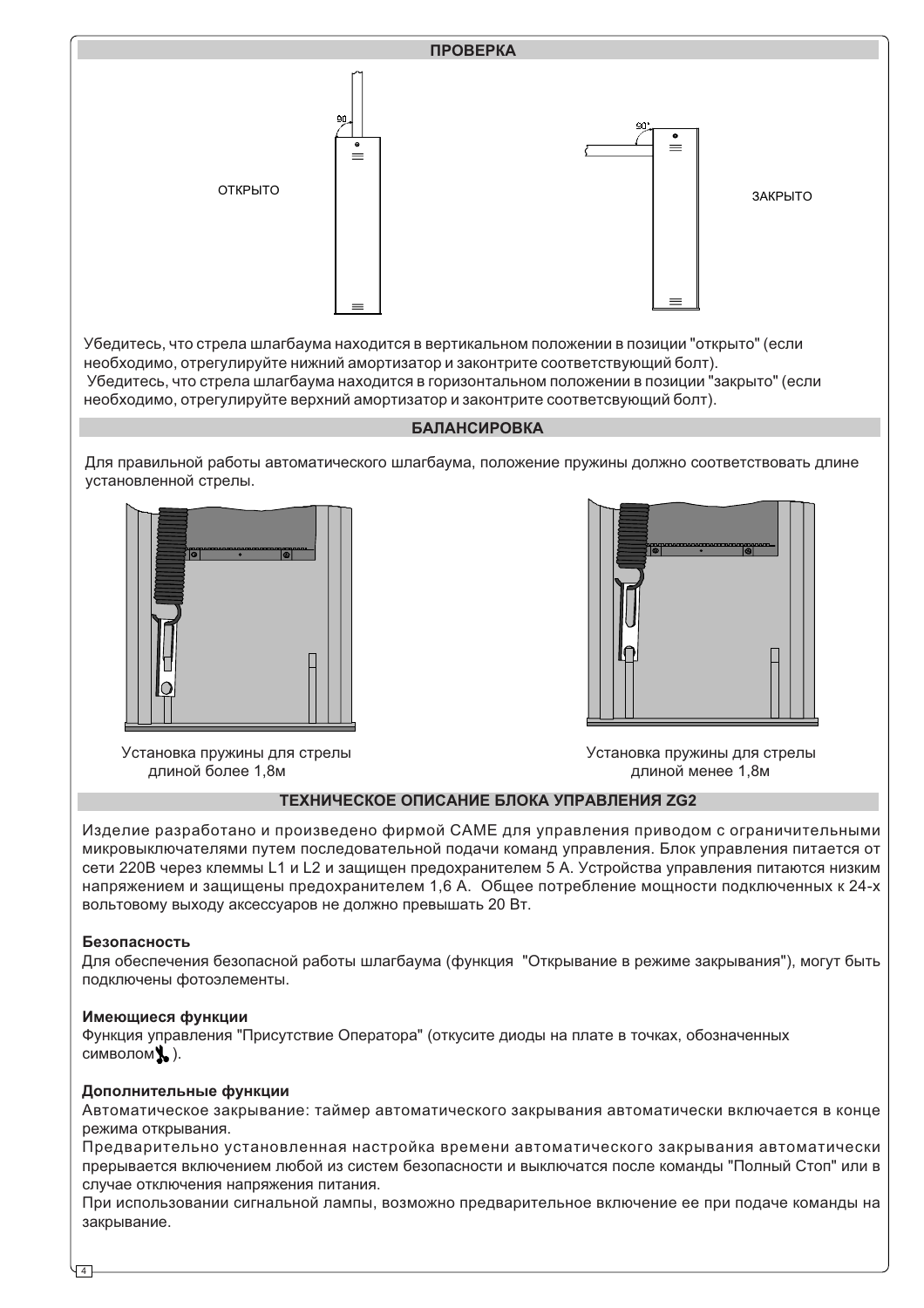Регулировка усилия осуществляется переключением клеммы на трансформаторе (по умолчанию установлен в 4 позицию - максимальное усилие).

При необходимости дистанционного управления шлагбаумом по радиоканалу используется внешний двухканальный приемник RE 432.

## Регулировки

 $T.C.A.$  - установка времени автоматического закрывания (5 - 90 с).

Т.Р. - установка времени предварительного включения сигнальной лампы (0 - 5 с).

ВНИМАНИЕ! Отключите блок управления от сети перед выполнением любых регулировок.

## **ОСНОВНЫЕ КОМПОНЕНТЫ БЛОКА УПРАВЛЕНИЯ ZG2**